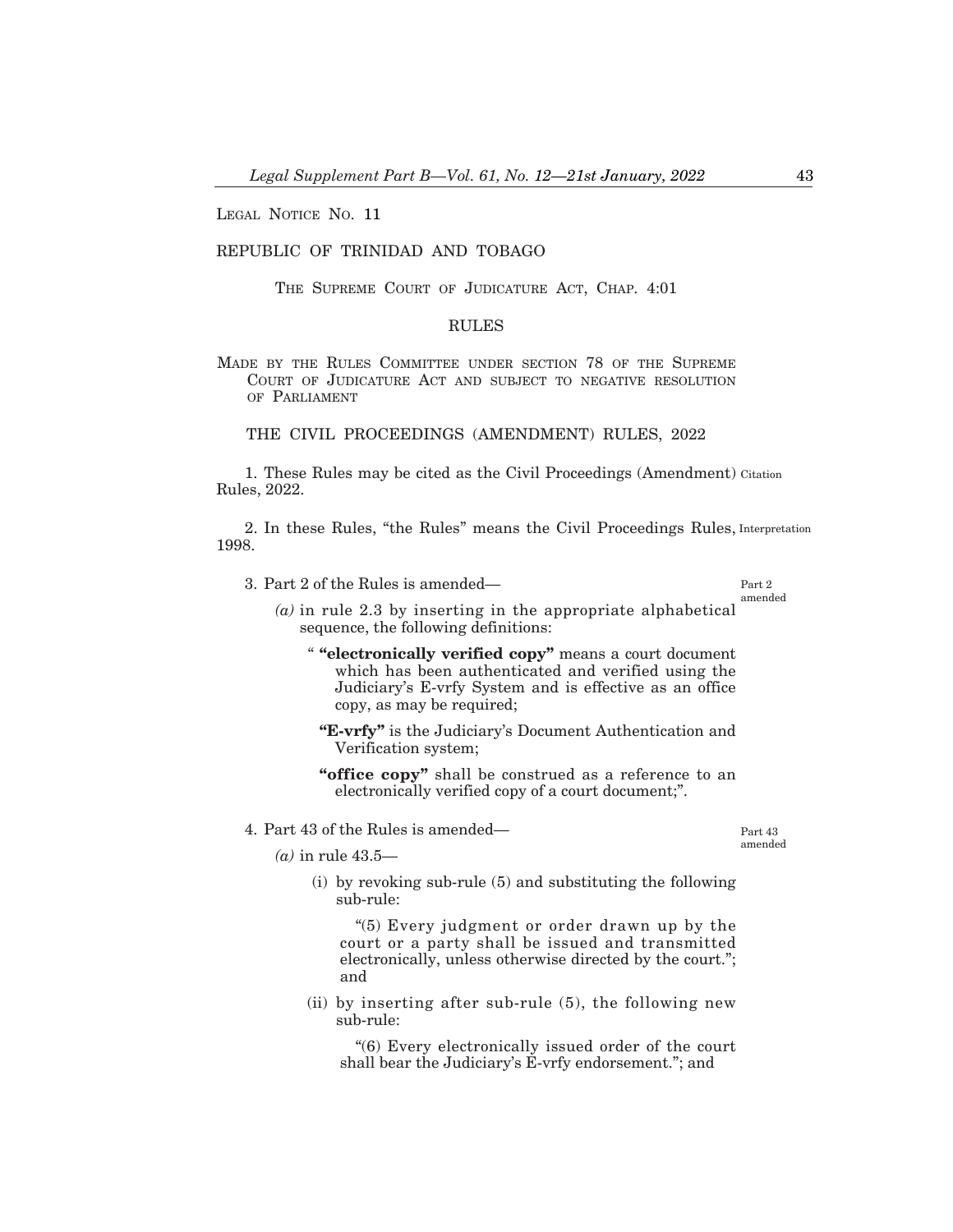*(b)* by revoking rule 43.13 and substituting the following rule:

## *"Electronically verified copy*

43.13 (1) Every copy of a document issued by the court shall be an electronically verified copy and same shall-

- *(a)* bear the Judiciary's E-vrfy endorsement;
- *(b)* be issued electronically; and
- *(c)* be transmitted electronically, unless the Registrar otherwise directs, upon the payment of the prescribed fee.

(2) Subject to the payment of any fees as prescribed, the court may supply an electronically verified copy of any document upon request to–

- *(a)* any party to the proceedings; or
- *(b)* any other person provided that the person provides a good reason for requiring it.
- $(3)$  A request may be either-
	- *(a)* in writing to the court office; or
	- *(b)* by oral application to the court, in which case, the court will make the appropriate direction.

(4) Sub-rules (2) and (3) shall apply to documents and copies of documents filed or issued by the court before and after the coming into force of this rule.

(5) Where a document or copy of a document was issued and transmitted in hardcopy or electronic form prior to the coming into force of this rule, that document or copy of that document shall remain valid and there shall be no requirement for the Judiciary's E-vrfy endorsement.

(6) In this Part, "document" shall include any order, certificate, direction or any document filed or issued by the court in any proceeding.

(7) The Chief Justice may by practice direction prescribe, vary, suspend, waive or defer any fee including any transaction or processing fee taken by the Registrar from a person requesting an electronically verified copy of any order or any other document and the manner of payment of such fee.".